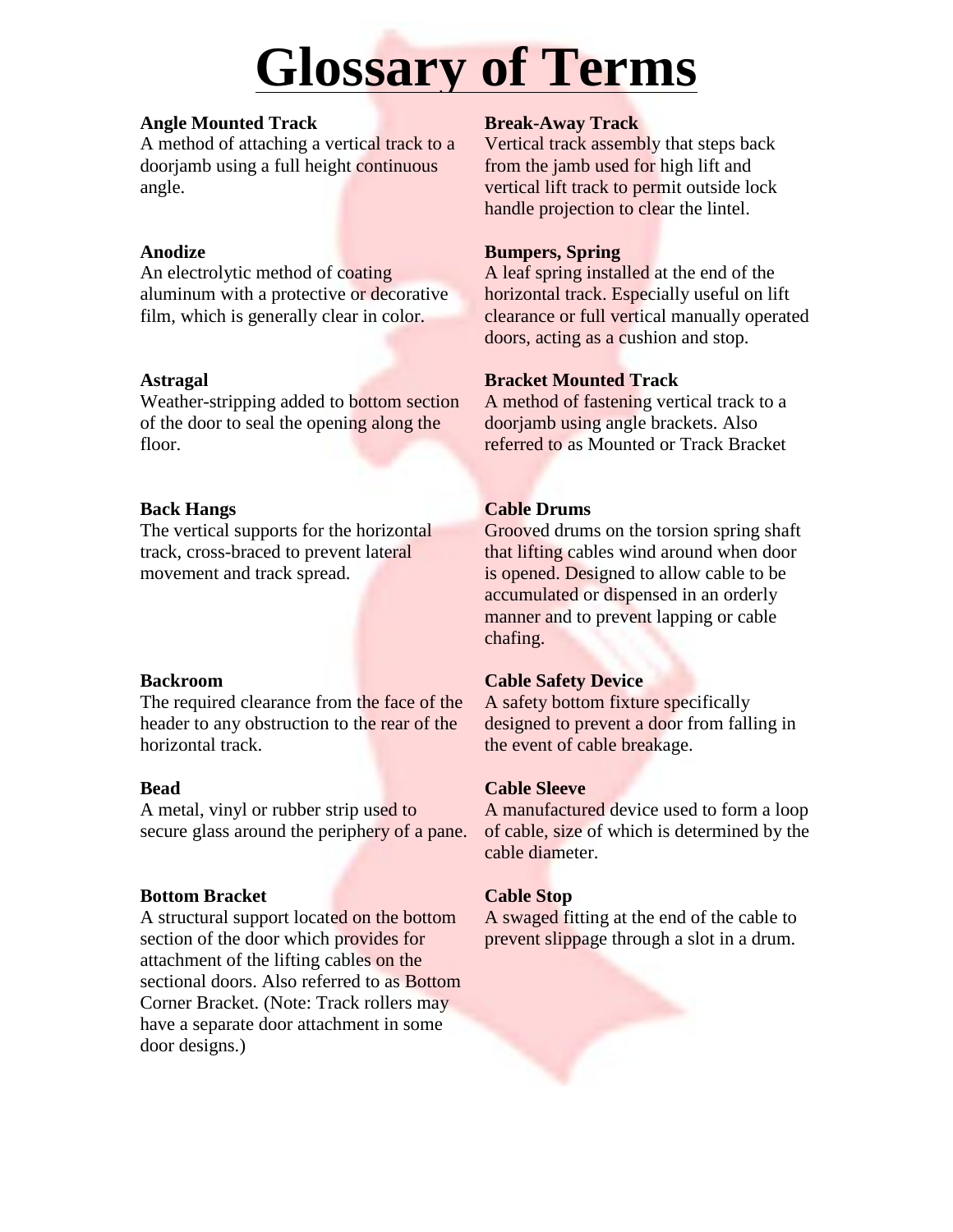## **Cables**

Multi-strand wire used to attach the door. via bottom brackets, to the counterbalance mechanism.

#### **Carry-Away Post**  See Removable Post.

# **Center Bearing Plate**

See Center Support Bearing.

#### **Center Hinge**

Flat hinge located on all intermediate stiles to allow for door section to turn the track radius as the door opens.

#### **Center Lift Cable**

Additional cable assembly, which is secured to the outside of the door at points toward the center of the door. Used to provide extra lifting support for extremely wide or heavy doors.

### **Center Post**

See Mullion.

#### **Center Stile/Mutt**

Vertical members of a door section which provide structural rigidity and location for center hinge attachment.

#### **Center Support Bearing**

Bearing and mounting plate installed at approximately half the door width above the door which acts as a support for the spring shaft. Can be mounted in various locations, not necessarily in center, depending on size of springs.

#### **Chain Hoist**

Adds mechanical advantage to manually operated doors. Couples to one end of the solid torsion shaft.

#### **Clearances**

The amount of sideroom, headroom, and backroom required to properly install a sectional door.

#### **Coupling**

Adjustable cast iron connector in two halves for torsion solid shafts on wide doors. Eases installation and allows adjustment in cable lengths so doors will operate smoothly without cocking. **Curtain** 

The part of the sheet door that actually rolls up and down or slides side to side. Manufactured of corrugated sheets seamed together.

## **Cycle**

One complete cycle of a door begins with the door in the closed position. The door is then moved to the open position and back to the closed position again. Note: Torsion spring operated doors with higher-thannormal cycle life requirements may be specified with 25,000, 50,000, or 100,000 cycle springs.

#### **Dead Load**

A static applied load. A load without movement.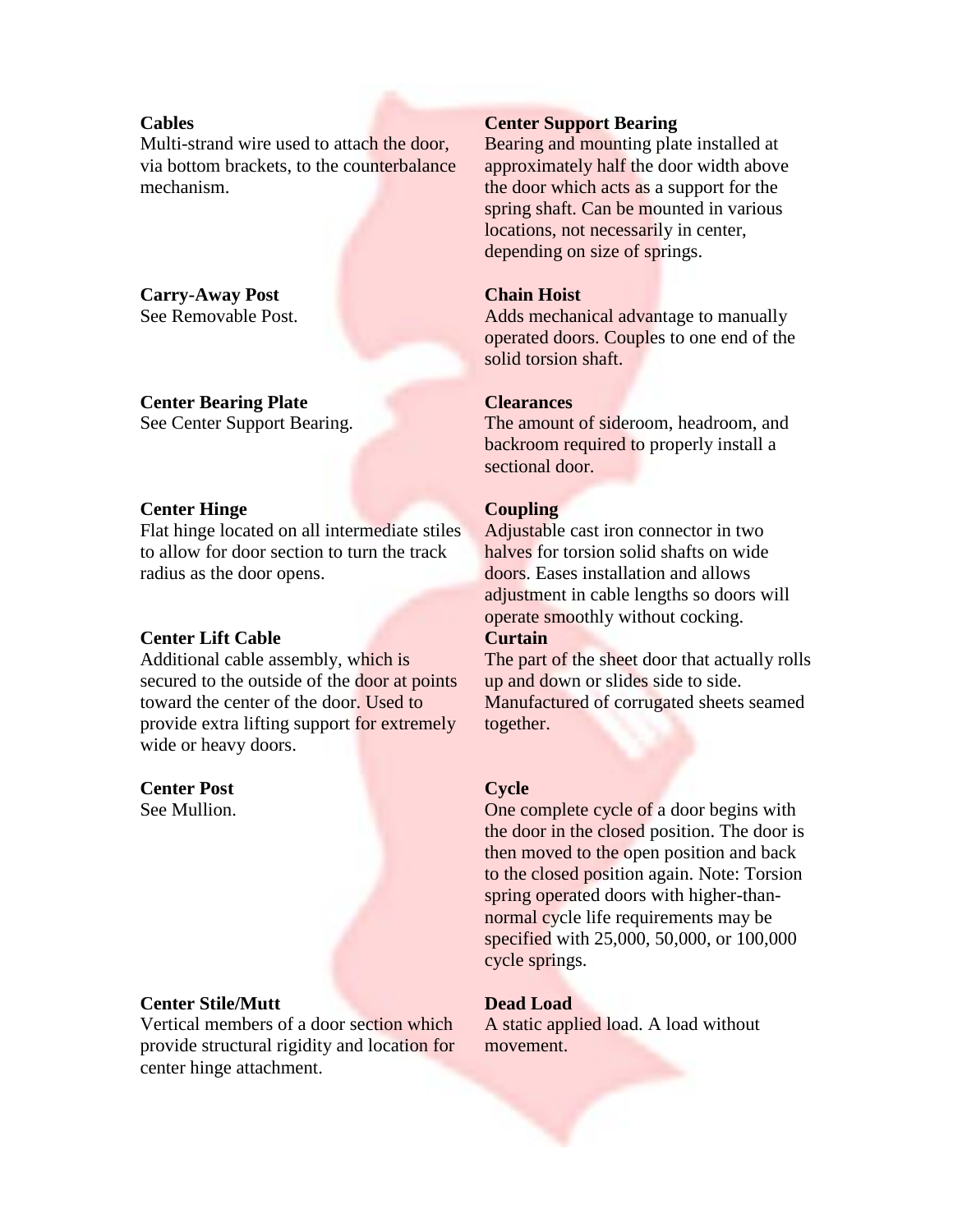## **Door Frame**

The frame into which the door fits. consisting of two upright members called doorjambs, and a door header.

#### **Door Size**

Always specify the width first and the height second. Refer to Opening Size.

#### **Double Thick Glass**

Lighter than plate glass, about 1/8" (3.18 mm) thick, often termed double strength glass.

## **Drums**

Circular stamped metal parts attached at various locations along the tubular shaft that allows the sheet door curtain to coil up when the door is opened.

## **Duplex Spring**

A combination of two torsion

#### **End Stiles**

Stile located at each end of a door section that provides for attachment of end hinges.

#### **Escutcheon**

A plate surrounding the lock mechanism, acting as a bearing surface for the lock shaft; one of the parts of a lock set, usually held in place by small screws known as escutcheon screws.

#### **Exhaust Ports**

Orifices put in the bottom section of a door for release of carbon monoxide fumes when tubed from an automobile exhaust system.

#### **Extension Springs**

Counterbalance springs which provide lifting force by stretching. Commonly called stretch springs. Extension springs are mounted to each of the rear track hangers. They are attached to a pulley at the other end of the spring.

#### **Exterior Lock**

Keyed lock which can be operated on exterior of the door. Extrusion Fabricated aluminum or plastic shapes made by forcing a hot aluminum or plastic billets through a die in an extrusion press.

#### **Flag Bracket**

L-shaped bracket used to facilitate the union between vertical and horizontal tracks.

#### **Flush Design**

Refers to door sections unbroken by rollformed ribs. The face of the complete door presents an even surface.

#### **Follow-the-Roof Track**

Designed to place the back track on the roof incline, and as close as practical to the roof. Can be used with standard lift or lift clearance track.

#### **Front-Mounted Low Headroom**

Low headroom hardware where springs mount on torsion shaft above opening.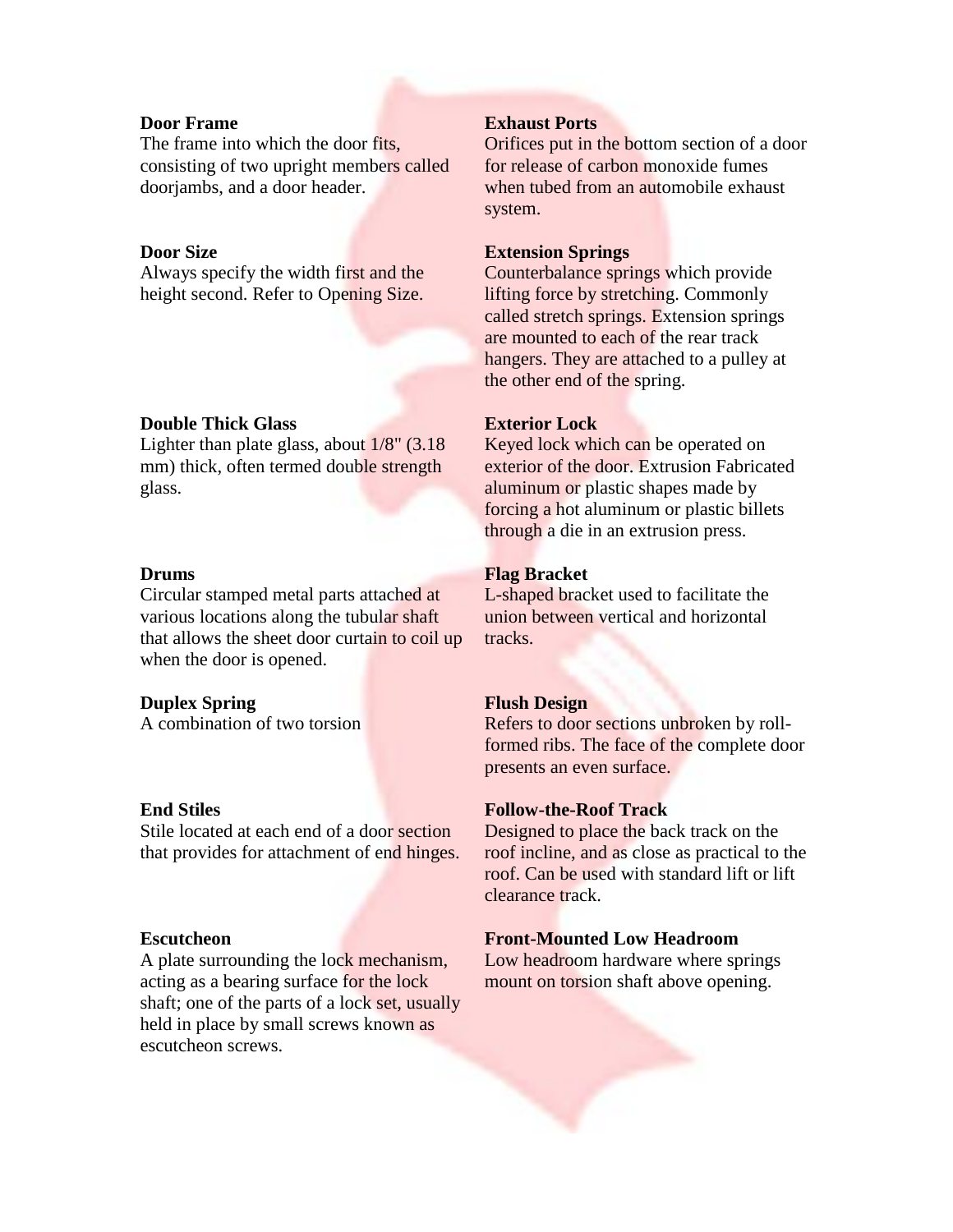#### **Full Vertical Track Assembly**

An assembly made up of a piece of vertical track and a piece of continuous angle or jamb brackets which is used to secure the track to the jamb.

## **Full Vision Section**

A totally glazed section with various types of glass or clear plastic. The section is formed of aluminum extrusions that combine with steel sections above and below.

## **Galvanizing**

Zinc coating to protect steel against corrosion.

#### **Glass, Insulated**

Two pieces of glass spaced approximately 1/4" (12.7 mm) apart and hermetically sealed to form a single-glazed unit with an air space between. Heat transmission through this type of glass may be as low as half that of non-insulated glass.

#### **Glass, Tempered**

Reheated to just below the melting point and suddenly cooled. When shattered it breaks into small pieces.

#### **Glass, Wire**

Polished or rough glass,  $1/4$ " (6.35 mm) thick. Wire mesh is embedded within the glass so that the glass will not shatter when broken. Many types of wire patterns are available. (Commercial door application)

#### **Glazed, Glazing**

Section windows or lites in place of the steel or aluminum panel.

#### **Headplate**

Structural bracket used to secure vertical and horizontal track, as well as counterbalance systems.

#### **Headroom**

A measurement from the top of the door opening upward to the lowest building obstruction on the inside of the header wall. Use this measurement for vertical clearance all the way back to the end of the horizontal track.

#### **High Cycle Springs**

Special counterbalance springs with increased life cycle capability for high usage doors.

#### **High-Lift**

See Lift Clearance.

#### **Hinges**

All hinges perform two basic functions: 1. They join the sections together with bolts or screws. 2. They allow the sections to break, independent of each other, as the door travels.

Hinges on the end stiles perform two additional tasks: 1. They are designed to support a roller on which the door travels. 2. They are offset to provide a flush fit to the door itself when in the closed position.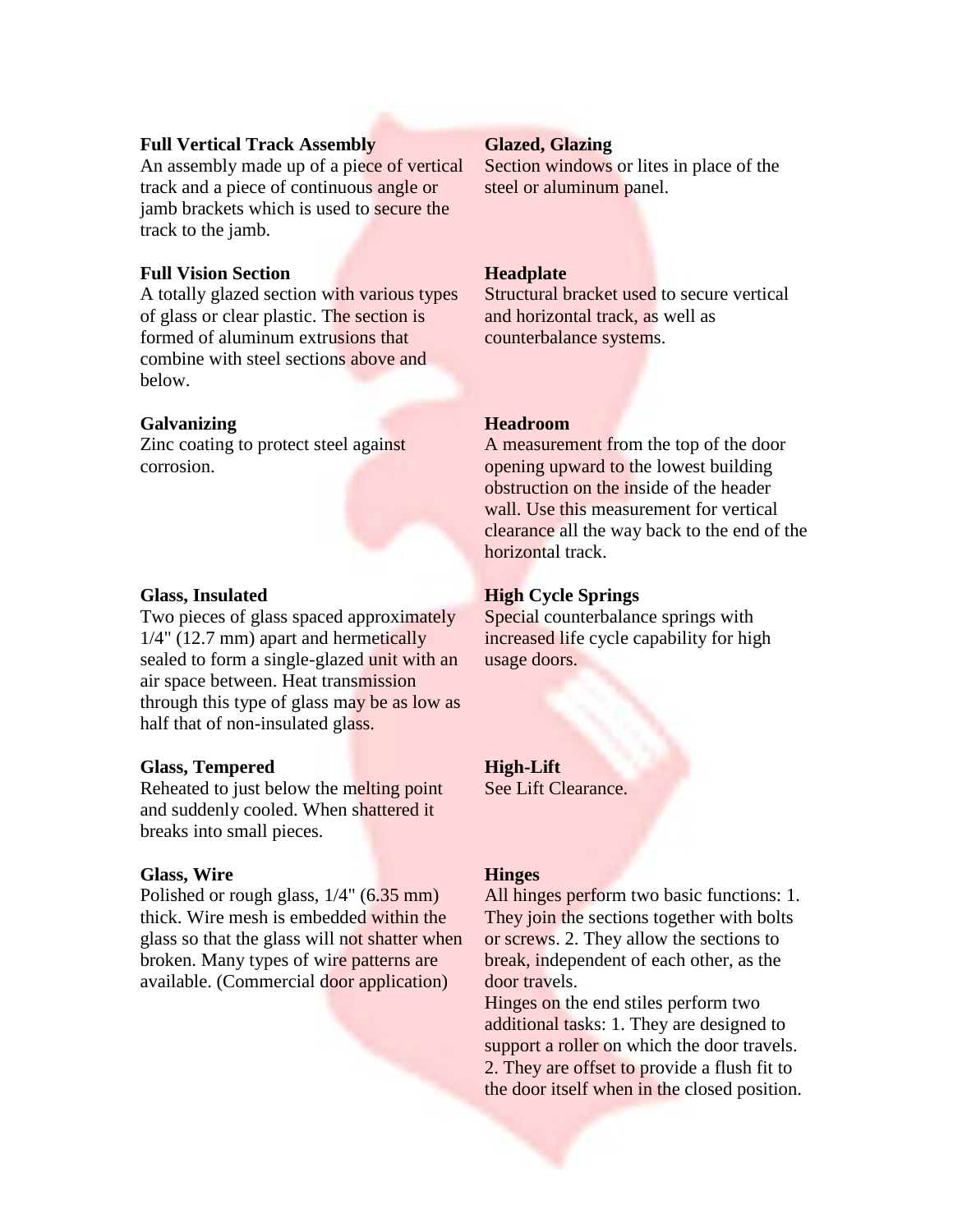#### **Horizontal Track**

An assembly usually made up of a section of track and reinforced with an angle that is used to both guide and support the door in the horizontal position. Furnished with an integral section of curved track. See Radius.

#### **Incline**

To slope, to slant. To follow roof pitch.

#### **Inclined Track**

Tapered vertical track and a graduated height of edge hinges which assure a weather tight fit between door and jamb.

#### **Inside Lock**

Spring loaded, sliding deadbolt lock operable only from interior of the door. Insulation Material that has the ability to reduce heat or cold transmission.

#### **Insulation Terms:**

**BTU** Amount of heat necessary to raise the temperature of one pound of water one degree Fahrenheit.

**K-Value** (Thermal Conductivity) Laboratory determined value of thermal conductance of a material.

**R-Value** Ability of a material to retard the transmission of heat. The higher the Rvalue, the better the insulating performance.

**U-Value** (Heat Transmission Coefficient) Amount of heat, in BTU, is transmitted through one square foot of material in one hour at a temperature difference of 1° F from one side to the other. The lower the U-value, the better the insulating material.

## **Jamb Seal**

Weather-stripping attached to the door jamb to provide a seal along the jambs.

#### **Jambs**

The upright framing on each side of the door opening. When wood jambs are specified, the vertical track is mounted to the inside surface of the jamb and the stop molding is nailed to the side surface within the opening. For steel jambs, see Reverse Angle Mounting. For wood or masonry jambs, see Bracket Mounted Track and Angle Mounted Track.

#### **Lift Clearance**

Refers to track hardware that causes the door to rise vertically some distance before it levels out into a horizontal position. Also known as High Lift Track, Lift-Clearance is the distance above the top of door opening to the underside of horizontal tracks.

#### **Lift-Handle**

A handle, normally on the bottom section of the door, to assist in manually lifting the sectional door. Lites Frames glazed with glass or clear plastic. Number of panels in a section limits quantity of lites that can be installed. May be double glazed for insulation value. See Full Vision Section.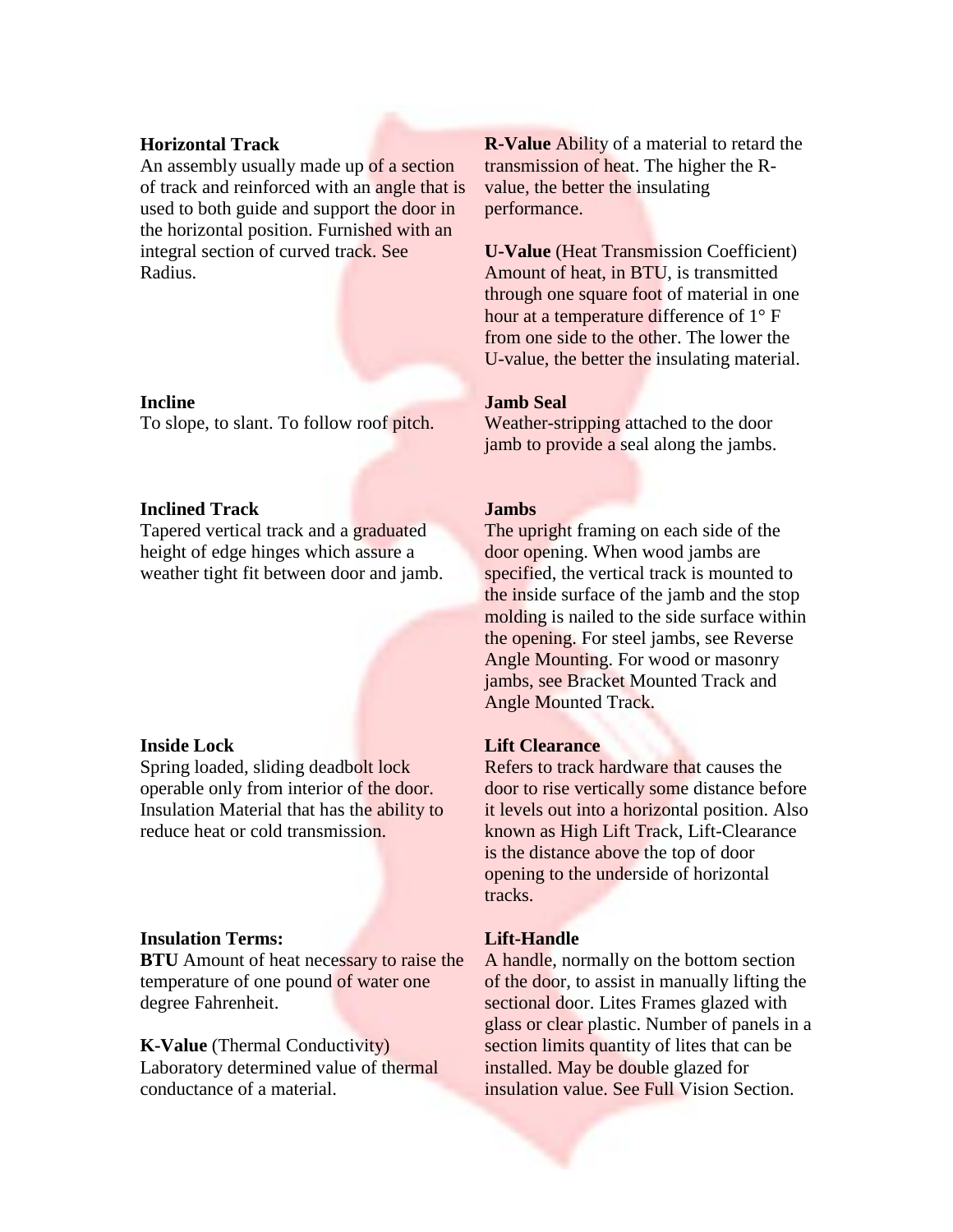#### **Low Headroom**

Track hardware accessories to provide for door installation with minimum headroom conditions.

## **Master Keying**

Arrangements whereby cylinder locks, although fitted with different keyed cylinders, can be opened or locked by means of one master key. In new buildings, the hardware supplier has responsibility for the lock cylinder and our locking device has to be coordinated with the hardware supplier. Cylinder may be furnished by this supplier and changed in the field.

## **Meeting Rail**

The top or bottom horizontal rail in any section that meets and joins with an adjacent door section in horizontal rail.

#### **Mounting Plates**

Flat steel or wood members placed on the wall to accommodate spring support, spring shaft bearings, chain hoists and mountings for operators.

## **Movable Center Post**

A lightweight extruded aluminum post/track assembly, which substitutes for the jamb between two adjacent doors and can be released and carried from the opening.

## **Mullion**

A slender dividing bar. Usually designed to carry horizontal (wind) load but not vertical load.

#### **Muntin**

A bar member supporting and separating panes of glass within a sash or door.

#### **Opening Size**

Frequently called daylight opening or finished opening. Dimensions are taken between masonry or wood walls or between steel jambs.

#### **Opening Width**

Distance between jambs of the door opening.

## **Outside Hook-up**

Bottom fixture with an arm that bends around vertical track to receive lifting cables.

#### **Padding**

Wood framing at jambs and header to which door track is mounted. Usually furnished by general contractor.

#### **Pane**

The area between vertical stiles in a door section.

#### **Pass Door**

Sometimes called pedestrian door or access door. It is a small swing door built into the larger upward acting door so that people can walk in and out without opening the large door.

#### **Perimeter Seal**

Complete weather-stripping package for sectional doors, consisting of astragal, jamb seal and header seal.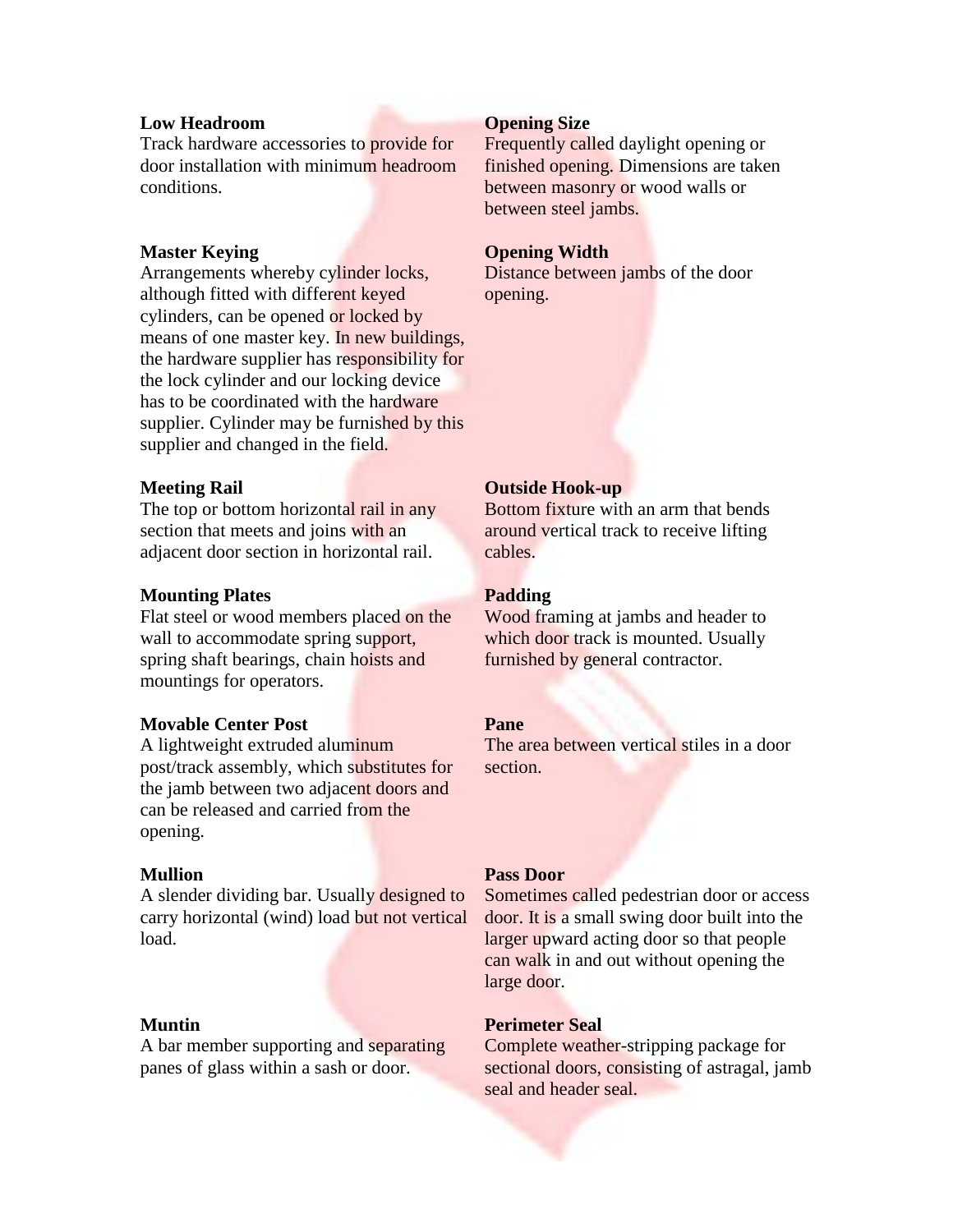#### **Perimeter Weather-strip**

Vinyl or felt attached to corrugated sheet door curtain to prevent rubbing. Located at the ends or drum locations.

## **Rabbeted Joint**

Joint formed by fitting together rails with grooves cut out of the opposing edges to permit overlapping weather tight meeting of sections. See Shiplap Joint and Tongueand-Groove.

#### **Radius**

The curved portion of the track, which allows the door to move from vertical to horizontal (and vice versa). The curve is measured in inches, thus determining headroom requirements. See Headroom.

#### **Rain or Water Stop**

A step at the edge of the garage floor, approximately 1 (25.4 mm) higher than the outside finish. The door sits between the two.

#### **Rear Track Hangers**

Often constructed of punched angle iron, laterally braced, these hangers attach the end of the horizontal track to the garage ceiling. See Back Hangs.

#### **Removable Post**

Designed to allow the use of two or more doors in a single opening with center posts that can be removed when doors are in the up position. Especially desirable where small openings are required normally, but occasionally the entire clear opening is necessary.

#### **Reverse Angle Mounting**

An exceptionally sturdy method of track mounting used on all steel jambs and wood jambs at the architect's direction.

## **Roller**

Assembly The combination of a wheel and axle that is used to guide a door through the track system, either 2" (50.8 mm) or 3" (76.2 mm) diameter, depending on track size. Available as short or long stem.

#### **Rollers**

Steel, ball-bearing wheels that allow sections to roll freely along door tracks.

## **RSLO/LSLO**

Right side looking out/left side looking out. Used to indicate hand of chain hoist or electric operation or lite or exhaust port location.

# **Safety Spring Containment**

An extra cable used with extension springs to prevent pieces of the spring from causing damage or injury in the event the spring breaks. The cable is threaded through the center of the spring and is secured on both ends of the horizontal track.

#### **Sectional Joint Meeting Rail Seal**

A weather-strip integral with the section at the joints between door sections.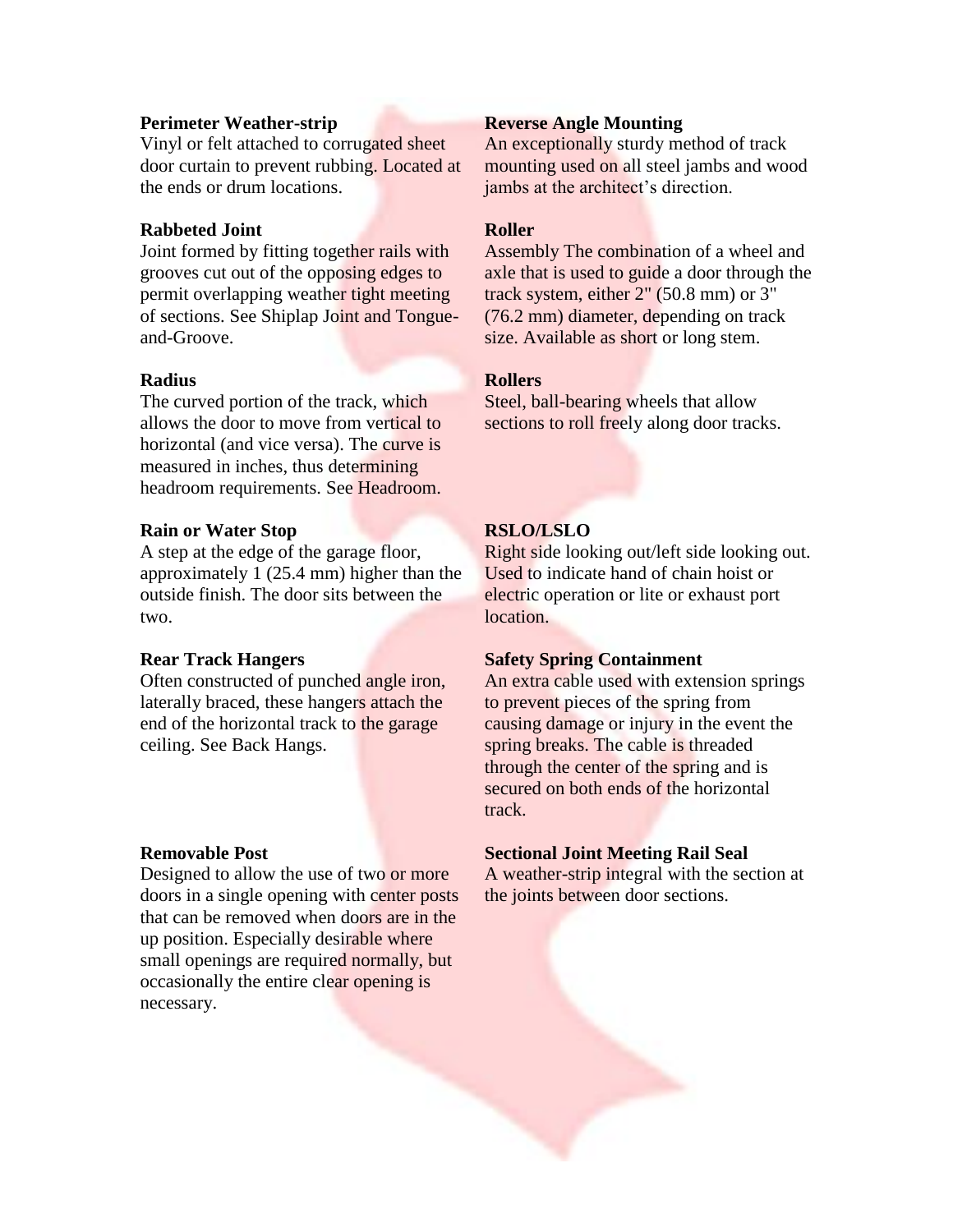#### **Sectional Type Doors**

Doors made of two or more horizontal sections hinged together to provide a door large enough to close the entire opening. Sectional doors are guided into the horizontal or open position by a system of vertical or horizontal tracks. May be fabricated of continuous roll-formed steel with reinforcing ribs, flush sections of steel or aluminum.

#### **Shaft Bearings**

Type of bearing that adequately supports the radial forces dictated by the weight of the counterbalance assembly and door weight, and the lateral forces exerted. See Center Support Bearing.

#### **Shafts, Tubular and Solid**

A tubular or solid steel counterbalance shaft transmits lifting force of the torsion springs to the cable drums and lifting cables.

#### **Sheave**

A pulley with integral ball bearings designed to handle a cable and used to control the movements of the cables employed in the door counterbalance system. Various types are stud or clevis.

#### **Shiplap Joint**

The configuration of the meeting rails. When closed, the shiplap prevents rain, wind, and light from infiltrating the door between the door sections. See Tongueand-Groove.

#### **Sideroom**

A horizontal measurement from each side of the door opening outward along the wall to the nearest obstruction within the building.

#### **Spring Anchor Plates**

Designed to transmit torque from the stationary end of a torsion spring to the building structure and, at the same time, support the weight of the torsion shaft in a level attitude. The anchor plate is able to withstand the lateral forces exerted by a torsion spring. Usually supplied by the general contractor. See Center Support Bearing.

#### **Spring Assembly**

Hardware used to make up the door counterbalance assembly. Spring Bumper Small spring-cushioning bumper attached to the horizontal track, which stops the door at the full open position.

#### **Spring Fittings**

The sleeves or cones, which are used to affix the torsion springs to the torsion shaft. One piece is a stationary sleeve or spring retainer, and the second piece is an adjusting cone or winding sleeve.

#### **Steel Jamb Mounting**

Continuous angle attached to vertical track and fastened to the jamb by welding, selftappers, or bolts.

#### **Steel Jambs**

Door framing made from either channel or angle iron.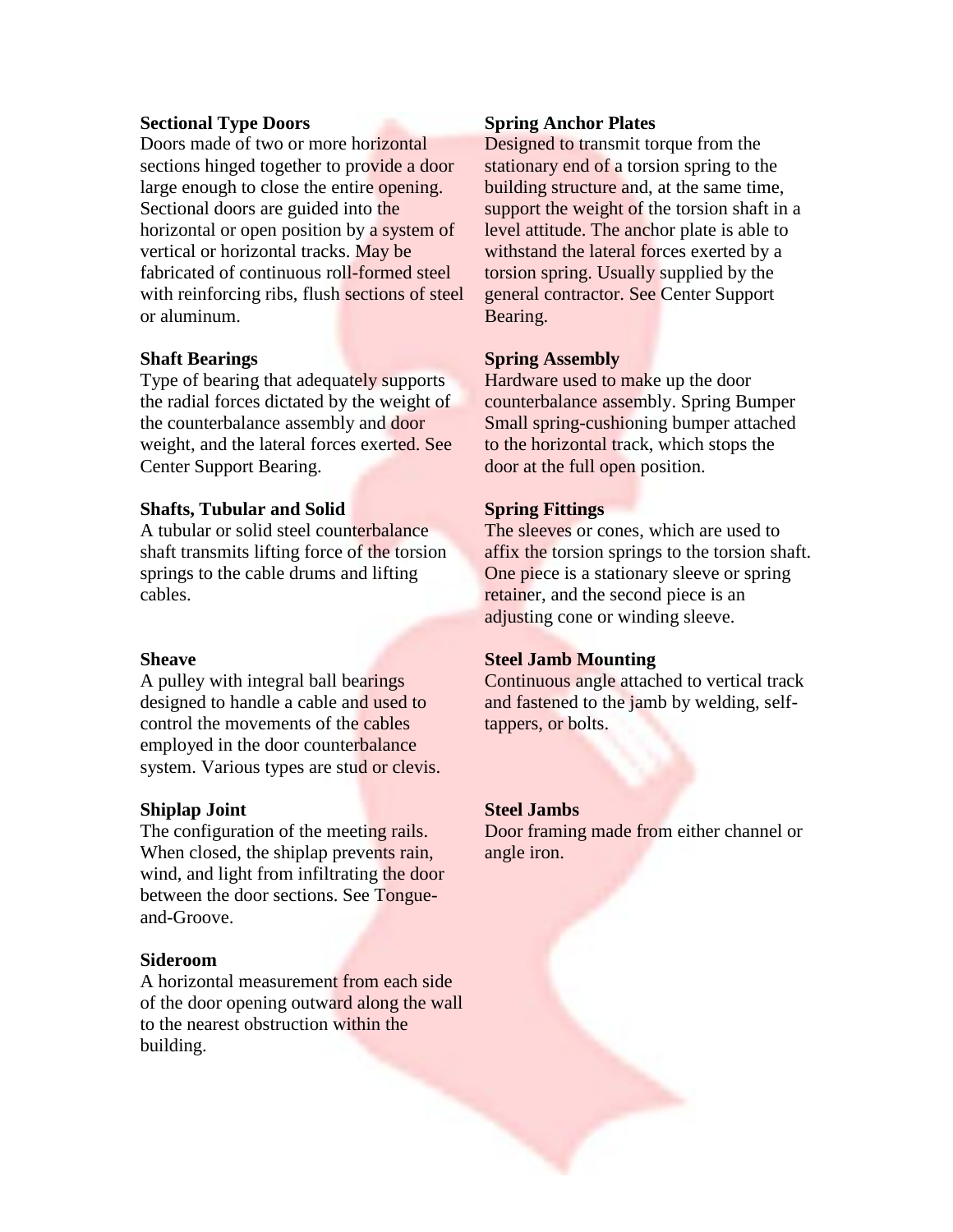#### **Stop Molding**

Serves to seal the perimeter of the door against weather and light infiltration. Stop molding is nailed to the jamb, outside the door, and is incorporated as one of the final steps in the installation process. Sometimes called doorstop, it is usually wooden or plastic. Stops Bars or brackets mounted at top of guides to prevent bottom bar from traveling out of the guides when the sheet door curtain is fully raised.

#### **Straight Incline Track**

Vertical track assembly that extends from floor to twice the height of the opening without break-away feature. See Break-Away Track.

#### **Struts**

L-shaped metal reinforcement members attached horizontally to the inside of the door section to add strength and rigidity. Struts are necessary on wide heavy doors to help prevent sagging and bowing and to provide additional reinforcement to comply with the required wind loading. Also called trusses.

#### **Swing-Up Post**

See Removable Post.

#### **Tongue-and-Groove**

The configuration of the meeting rails that differs from shiplap in having matching channel groove and protrusion on the longitudinal edges of the abutting meeting rails for wind and weather protection.

#### **Top Fixture**

Adjustable brackets that carry track rollers mounted on the top corners of the top section of the door.

#### **Top Header Seal**

Flat weather-strip fastened along the full width of top door section as a seal along the header.

#### **Top Rail**

The horizontal rail forming the top horizontal member of a door as distinguished from the meeting rails and bottom rail.

#### **Top Seal**

Weather-stripping which fastens to the top of the door to provide a seal along the top of the opening.

#### **Torque**

The turning effect of a tangential force acting at a distance from the axis of rotation or twist; torsion springs apply such effect to spring shafts.

#### **Torsion Shaft**

The shaft of a torsion spring assembly, which transmits lifting force of the torsion springs to cable drums and lifting cables.

#### **Torsion Spring Counterbalance**

Designed and constructed to provide a safe and durable conversion of spring torque to lifting force by balancing the weight of a sectional overhead type door.